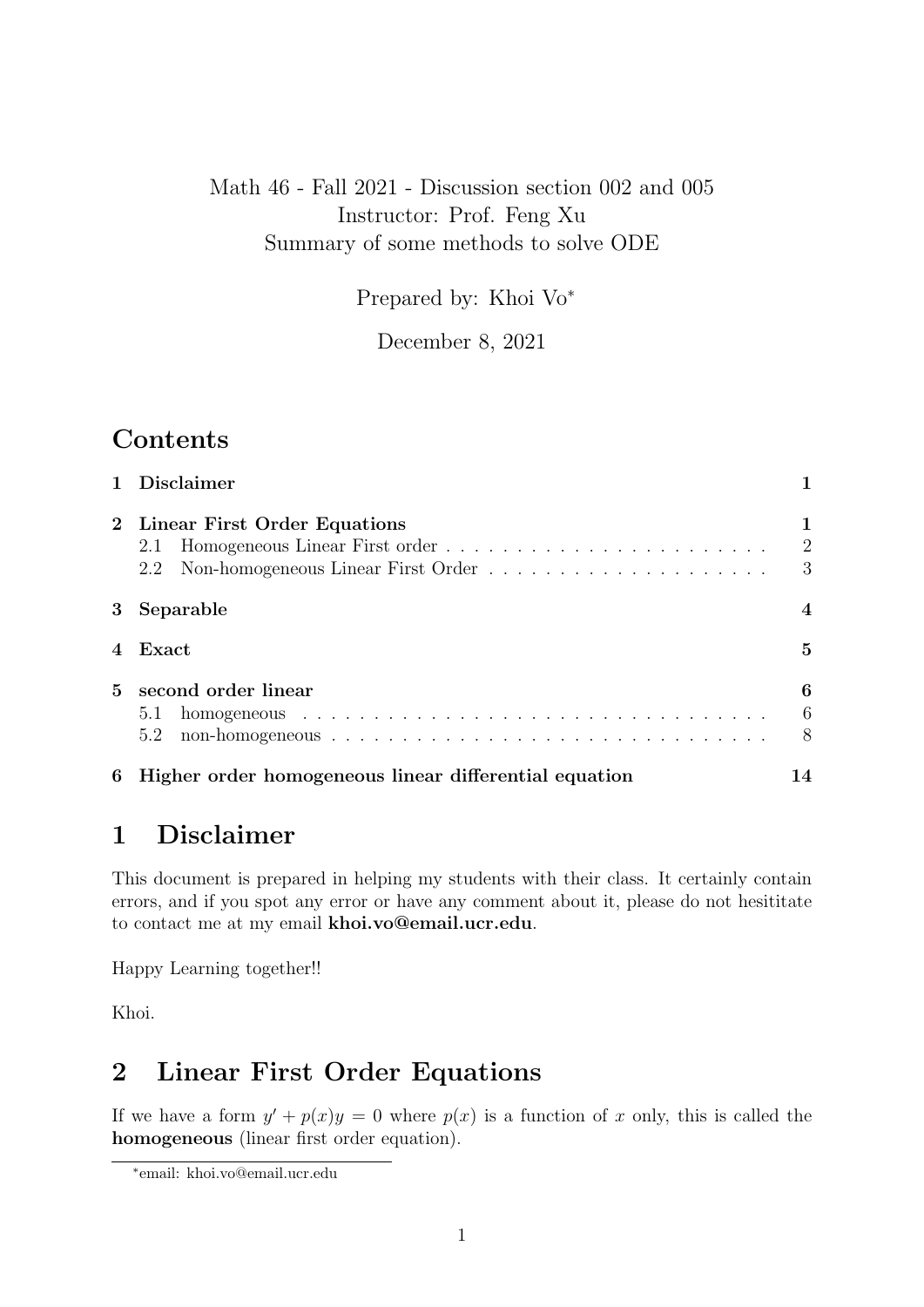Example 1. Here is an example of a homogeneous (linear first order) ODE:

$$
y' + \frac{1}{x}y = 0
$$

In this example,  $p(x) = \frac{1}{x}$ .

If we did not get a 0 on the right hand side, but instead get a function of  $x$ , for instance,  $f(x)$ , and the ODE looks something like  $y' + p(x)y = f(x)$ , this is called **non**homogeneous.

Example 2. Here is an example of a non-homogeneous (linear first order) ODE:

$$
y' + \frac{1}{x}y = x^2
$$

#### 2.1 Homogeneous Linear First order

We will now summarize steps to solve for a homogeneous linear first order ODE. Let's use an example and try to solve that example:

**Example 3.** 1. Find a general solution  $y$  to this ODE:

$$
y' + \frac{1}{x^2}y = 0
$$

In this example,  $p(x) = \frac{1}{x^2}$ .

2. With the initial condition  $y(1) = 1$ , find the particular solution.

Solution. The textbook might do something such as the integral factor  $I(x) = \int p(x)dx$ . And in this case we can get the integration factor is  $I(x) = \int \frac{1}{x} = \ln |x| + D$ . Then the general solution will be  $y = ce^{-I}$ , which is

$$
y = ce^{-I} = ce^{-(\ln|x|+D)} = ce^{x^{-1}} = ce^{-D}e^{-\ln|x|} = Ke^{-1}.
$$

in which K is the constant (could be positive or negative)  $ce^{-D}$ 

But I do not recommend doing this way, unless you can memorize the integration factor formula, and the general solution will be a constant multiply with e to the power of negative of that integration factor.

Step 1: Here is a way I usually do it with less memorization: "Separate" x on one side and all the other  $y', y$  on the other side to get:

$$
\frac{y'}{y} = -\frac{1}{x}.
$$

**Step 2:** Then you do integration, on the left hand side (everything is in  $y$ ) so you do with respect to  $y$ , while on the left integrate with respect to  $x$ :

$$
\ln(|y|) = -\ln|x| + C
$$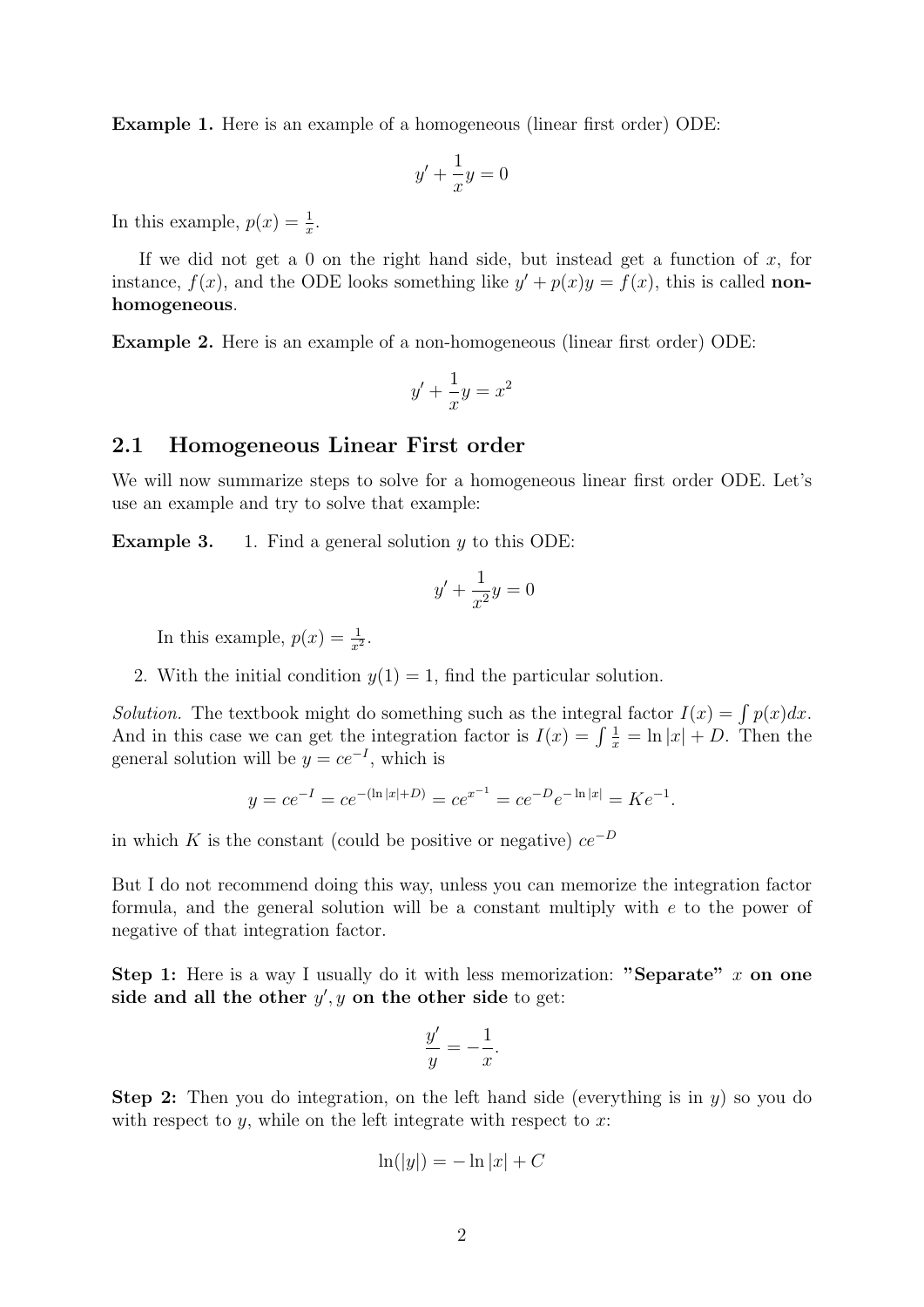**Step 3:** Now this has some technicality  $|y|$  instead of y, but because we are raising exponent e of both sides, says:

$$
|y| = e^{-\ln|x| + C} = e^C e^{\ln(|x|^{-1})} = e^C |x|^{-1}
$$

We can think of  $e^C$  as some constant which could be positive or negative and write it as a K so that we can break the absolute values of  $y$  and  $x$  and get:

$$
y = Kx^{-1}
$$

And note that this is exactly the same as when we do the integration factor I.

**Step 4:** Solve for the constant K by the initial condition, that is, when  $x = 1$ ,  $y = 1$ :

$$
1 = K(1) = K
$$

And we get the answer as

$$
y = x^{-1}
$$

#### 2.2 Non-homogeneous Linear First Order

Let's use the earlier example:

**Example 4.** 1. Find a general solution  $y$  to this ODE:

$$
y' + \frac{1}{x}y = x^2
$$

2. With the initial condition  $y(1) = 1$ , find the particular solution.

Solution. I would like to introduce you with this idea below:

Step 1: This is an important idea in ODE, which is, to start with the homogeneous case and then build your actual solution of the non-homogeneous case based on the answer from the homogeneous case. So from the example in the previous part we get  $y_1 = x^{-1}$  is a solution to the homogeneous case. Note that we do **NOT** include the constant K, as we will build our new solution with an unknown factor called  $u(x)$  which might also have constants and variable  $x$  in it. We do not want to make the situation more complicated.

#### Step 2: Set

$$
y = u(x)y_1 = u(x)x^{-1}
$$

as a "guessed" solution to the non-homogeneous equation. Our job now will be find this  $u(x)$ . In words, we "scaled" the homogeneous solutions  $y_1$  by a "factor"  $u(x)$ .

**Step 3**: To find  $u(x)$ , we need to plug y back into the non-homogeneous equation. And first we need to find  $y'$ . Here, remember to use the **product rule** because  $y$  is the product of two functions of x the  $u(x)$  and the  $x^{-1}$ .

$$
y' = u'x^{-1} - ux^{-2}
$$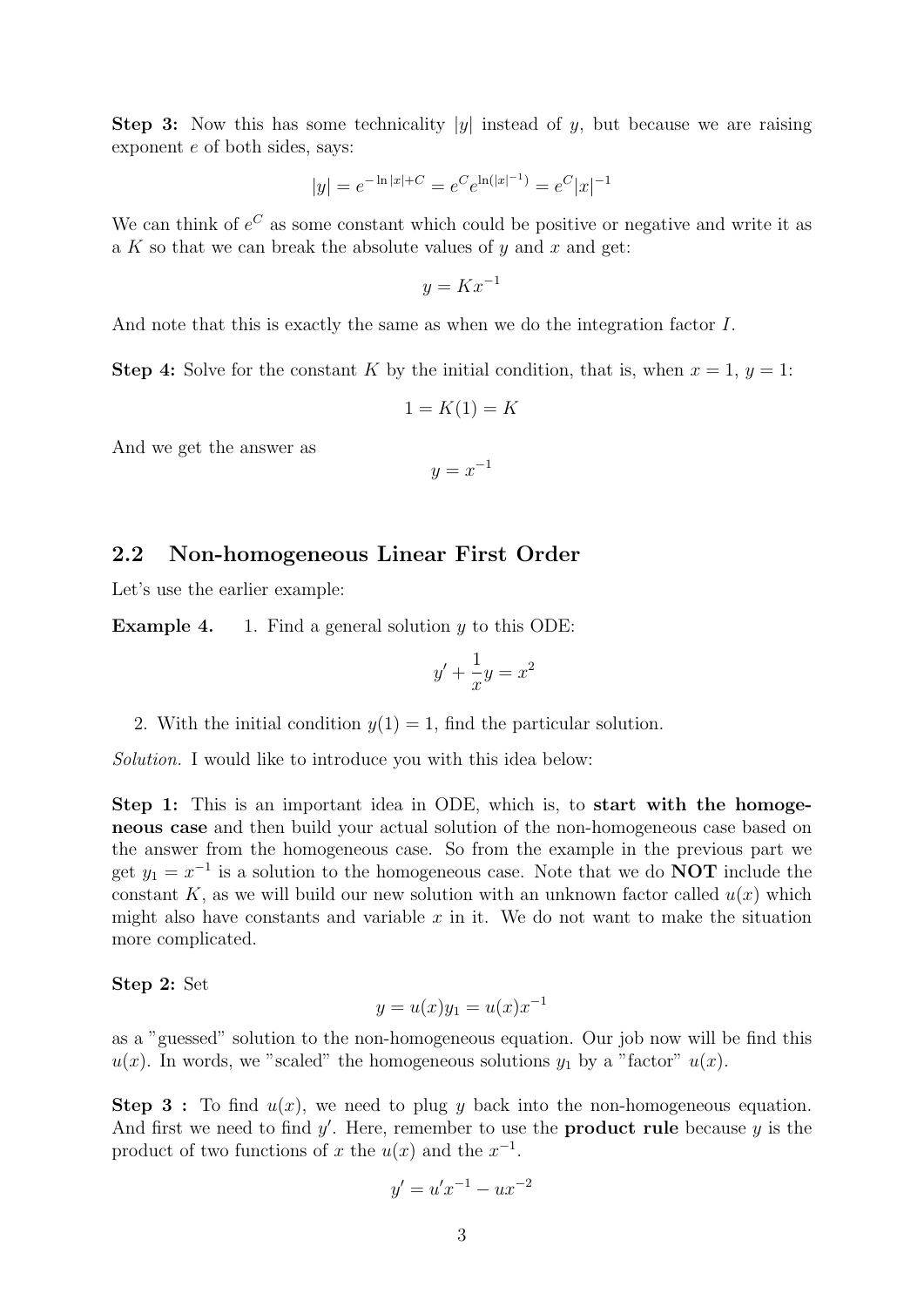Then we plug it into the non-homogeneous function Left Hand Side:

$$
y' + \frac{1}{x}y = u'x^{-1} - ux^{-2} + \frac{1}{x}ux^{-1} = u'x^{-1}
$$

since  $\frac{1}{x}ux^{-1} = ux^{-2}$  so the last 2 terms canceled each other. Then compare this with the RHS (right hand side) of the non-homogeneous equation and we get:

$$
u'x^{-1} = x^2
$$

So

$$
u'(x) = x^{-3}
$$

Then we integration with respect to x and we can find  $u(x) = \frac{x^{-2}}{-2} + C = \frac{1}{-2x^2} + C$ 

Step 4: Find the constant C:

$$
y(x) = u(x)x^{-1} = \left(\frac{1}{-2x^2} + C\right)x^{-1}
$$

When  $x = 1$  then  $y = 1$  gives:

$$
1 = (\frac{1}{-2} + C)(1)
$$

So  $C=\frac{3}{2}$  $\frac{3}{2}$ . Hence our particular solution to the non-homogeneous equation is

$$
y = \left(\frac{1}{-2x^2} + \frac{3}{2}\right)x^{-1} = \frac{1}{-2x^3} + \frac{3}{2x}
$$

### 3 Separable

As the name said it all, you can usually separate the  $x$  and  $dx$  on one side and the other side will have only the  $y$  and  $dy$ . Then you just integrate each side correspondingly (wrt x on the side of  $dx$  and wrt y on the side of  $dy$ .

**Example 5.** Solve the equation  $y' = x(1 + y^2)$ 

Solution. Rewrite the original equation a little bit into

$$
\frac{y'}{1+y^2} = x
$$

Or

$$
\frac{1dy}{1+y^2} = xdx
$$

Then integrate both sides:

$$
\arctan(y) = \frac{x^2}{2} + C
$$

And taking the tan give:

$$
y = \tan(\frac{x^2}{2} + C)
$$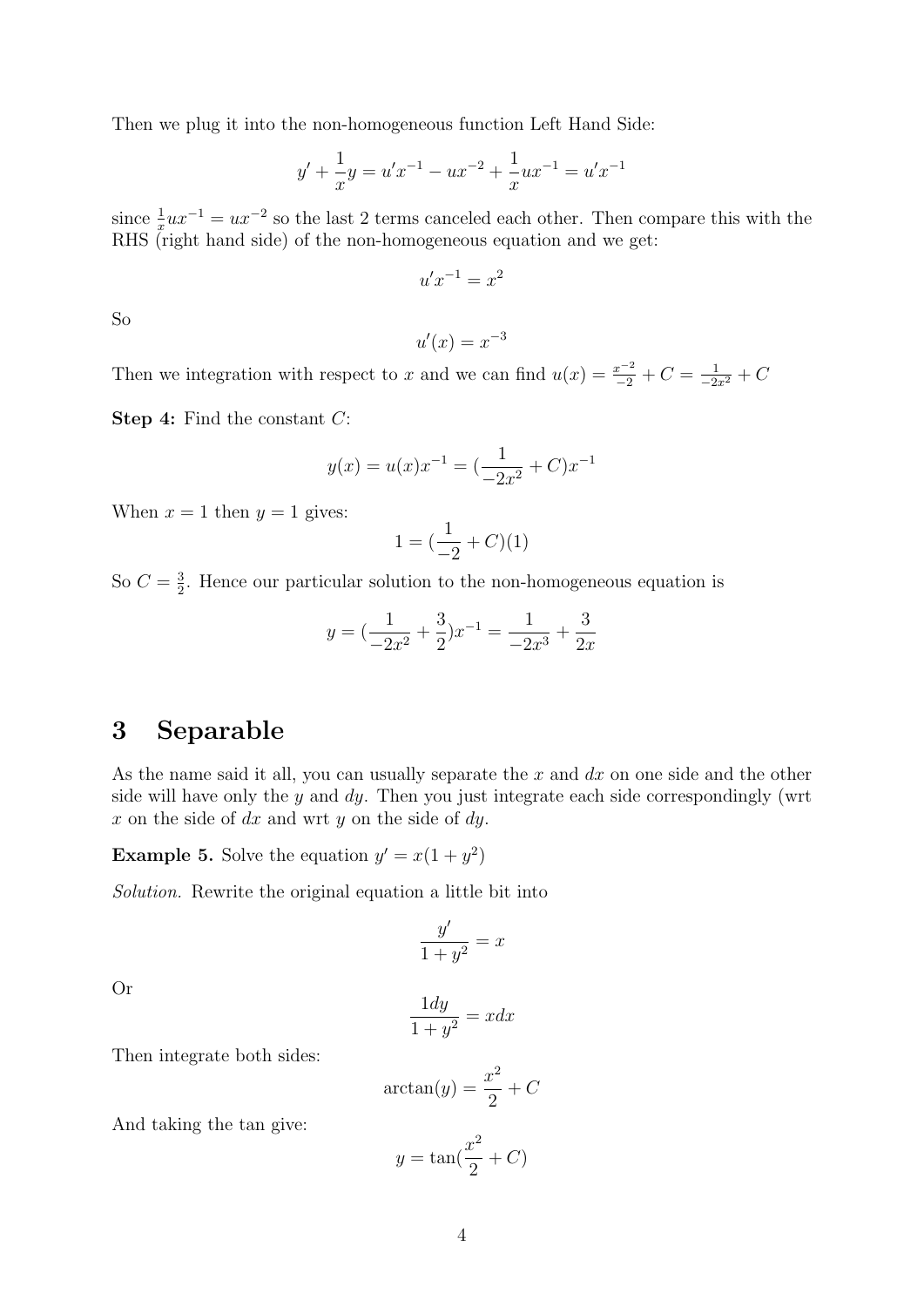### 4 Exact

Here I will use the example similar to the Midterm.

Example 6. Solve the equation:

$$
(4x^3y^3 + 3x^2)dx + (3x^4y^2 + 6y^2)dy = 0
$$

Solution. We will break this into some steps as followed:

**Step 1** Identify the M and N term, say the M term is the term goes with the  $dx$  and the N term is the term that goes with the dy. So  $M = 4x^3y^3 + 3x^2$  and  $N = 3x^3y^2 + 6y^2$ .

Step 2 This is an important step, that is, to check for exactness. Otherwise, you cannot solve the equation using exactness method. To check this you must check derivative of M with respect to y (Pay attention, it is y) and compare it with derivative of N with respect to  $x$ . If they are equal, then you have exact. If they are **not** equal, then you cannot use exact method. Here:

$$
M_y = \frac{d}{dy}(4x^3y^3 + 3x^2) = 4x^3 \times 3y^2 = 12x^3y^2
$$

Keep in mind derivatives w.r.t.  $y$  so  $x$  is considered as a constant. On the other hand:

$$
N_x = \frac{d}{dx}(3x^4y^2 + 6y^2) = 12x^3y^2
$$

And so  $M_y = N_x$  and this equation is exact. So you can proceed to next step.

**Step 4** To get big F, we need to integrate  $M dx$  with respect to x, so:

$$
F(x,y) = \int M dx = \int (4x^3y^3 + 3x^2) dx = x^4 \times y^3 + x^3 + g(y)
$$

**Very important:** note the existence of  $q(y)$  which is a function of y only and has no x. It is treated as the constant term in the integration of  $M dx$  with respect to x. Constant in term of  $x$  can have  $y$  in it. Make sure you understand this idea. Now we will need to find this  $q(y)$ . To find this  $q(y)$ , we will differentiate the  $F(x, y)$  we just found above, namely

$$
F(x, y) = x^4y^3 + x^3 + g(y)
$$

with respect to y and then compare it to N to find  $g'(y)$  and hence help up find  $g(y)$ :

$$
\frac{d}{dy}F(x,y) = 3y^2 \times x^4 + 0 + g'(y)
$$

While the N term is  $3x^4y^2 + 6y^2$ , comparing this gives:

$$
g'(y) = 6y^2
$$

And so  $g(y) = \int g'(y)dy = 2y^3 + K$  for some constant K (no x and y in it). Thus:

$$
F(x, y) = x4y3 + x3 + g(y) = x4y3 + x3 + 2y3 + K
$$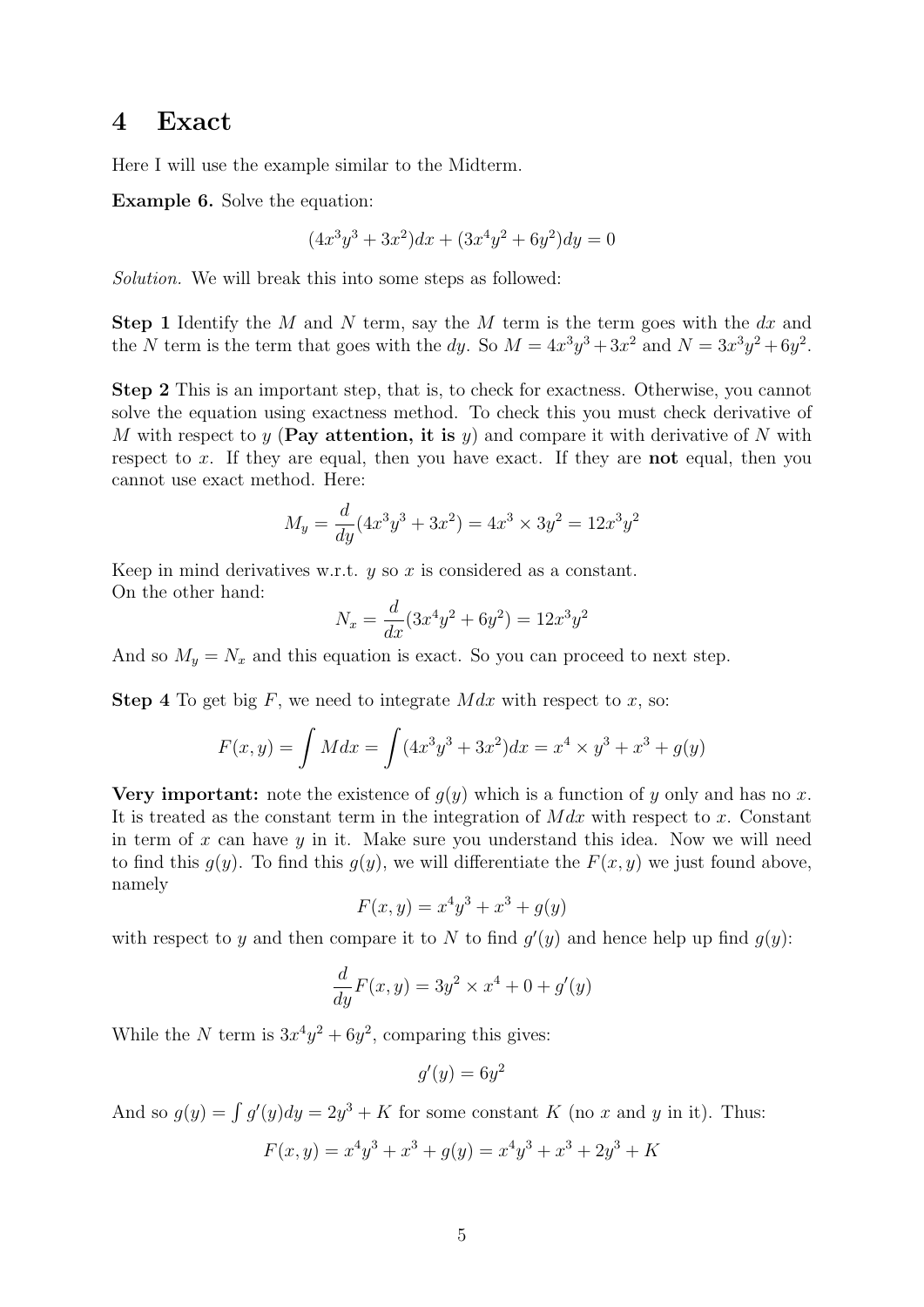### 5 second order linear

#### 5.1 homogeneous

Given an equation of the type:

$$
a_0 y'' + a_1 y' + a_2 y = 0 \tag{1}
$$

This is a second order linear homogeneous type. It is homogeneous because the right hand side is **zero**. And it is second order because we have  $y''$  - second derivative on the left hand side.Steps to solve this type of equation are as followed:

Step 1 Set up the characteristic function:

$$
a_0r^2 + a_1r + a_2 = 0
$$

This is a quadratic equation with coefficients  $a_0, a_1, a_2$  comes exactly from the given equation. Please keep in mind the order of these coefficients. The coefficient that goes with  $y''$  is the same with the coeffiecient that goes with  $r^2$ . Since this is a quadratic, you can solve this and there are 3 cases possible solution of  $r$ :

**Case 1:** 2 distinct solutions, namely  $r_1$  and  $r_2$ . In this case the given equation (1) will have the solutions  $e^{r_1x}$  and  $e^{r_2x}$  and we write it as:

$$
y = c_1 e^{r_1 x} + c_2 e^{r_2 x}
$$

You may ask if we can find  $c_1$  and  $c_2$ , this is only possible when they give us some initial conditions like  $y(0) = 1$  and  $y'(0) = 2$ , then we can plug in with  $x = 0$  to get 2 equations and solve for  $c_1$  and  $c_2$ .

**Case 2** You only find 1 solution  $r_0$ , we say this solution  $r_0$  has multiplicity 2. It is because the characteristic equation can be rewritten as  $(r - r_0)^2 = 0$ . The given equation (1) will now have  $x \times e^{r_0 x}$  as its solution. Be careful and note the x is being multiplied with  $e^{r_0x}$ . So

$$
y = c_1 x e^{r_0 x}
$$

is the solution. Again, finding  $c_1$  is only possible when they give us some condition like  $y(0) = 2.$ 

**Case 3** You get 2 imaginary roots, say  $r_1 = a + ib$  and  $r_2 = a - ib$ . Then your answer will be:

$$
y = c_1 e^{ax} \cos(bx) + c_2 e^{ax} \sin(bx)
$$

Example 7. Solve

$$
y'' - ty' + 10y = 0
$$

with initial condition  $y(0) = -1$  and  $y'(0) = 1$ .

Solution. The characteristic equation is:

 $r^2 - 7r + 10 = 0$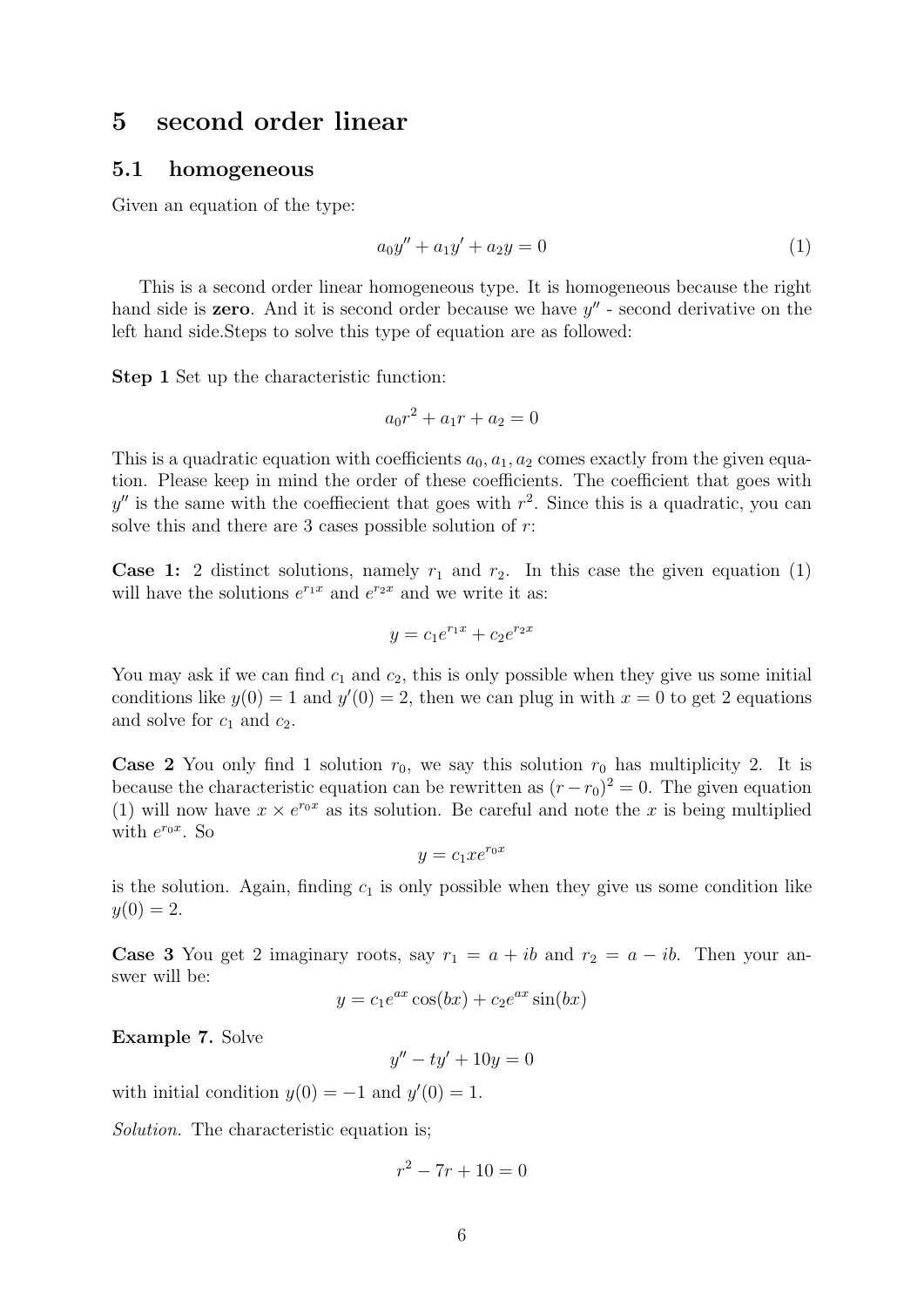which could be factor into  $(r-2)(r-5)$  and gives 2 solutions  $r = 2$  and  $r = 5$ . Therefore the general solution is

$$
y = c_1 e^{2x} + c_2 e^{5x}
$$

Now to solve for  $c_1, c_2$ , we need to use  $y(0) = -1$  and  $y'(0) = 1$ . When  $x = 0$ ,  $y = -1$  so plug into equation above gives:

 $-1 = c_1 + c_2$ 

Also, to use  $y'(0) = 1$  we need to take derivatives:

$$
y'(x) = 2c_1e^{2x} + 5c_2e^{5x}
$$

Hence plugging  $x = 0$  and  $y = 1$  gives

$$
1 = 2c_1 + 5c_2
$$

In short we have a system of equation:

$$
\begin{cases} c_1 + c_2 = -1 \\ 2c_1 + 5c_2 = 1 \end{cases}
$$
 (2)

You can solve this system and get  $c_1 = -2$  and  $c_2 = 1$ . And so the solution is

$$
y = -2e^{2x} + e^{5x}
$$

Example 8. Solve

$$
y'' - 2y' + 2y = 0
$$

with  $y(0) = 3$  and  $y'(0) = -2$ .

Solution. The characteristic equation is

$$
r^2 - 2r + 2 = 0
$$

Which using quadratic formula has 2 imaginary roots:

$$
r_1 = 1 + 1i, r_2 = 1 - 1i
$$

Hence the general solution to this equation is (with  $a = b = 14$ )

$$
y = c_1 e^{1x} \cos(1x) + c_2 e^{1x} \sin(1x)
$$

To solve for  $c_1$  and  $c_2$  plug in, and don't forget to take derivatives:

$$
y'(x) = c_1 e^x \cos(x) + c_1 e^x (-\sin x) + c_2 e^x \sin x + c_2 e^x \cos x
$$

When plugging  $y'(0) = -2$  get

 $-2 = c_1 + c_2$ 

Also when plug in  $y(0) = 3$  gives:

$$
3=c_1
$$

So we get  $c_1 = 3$  and  $c_2 = -5$  and the solution is

$$
y = 3e^x \cos x - 5e^x \sin x
$$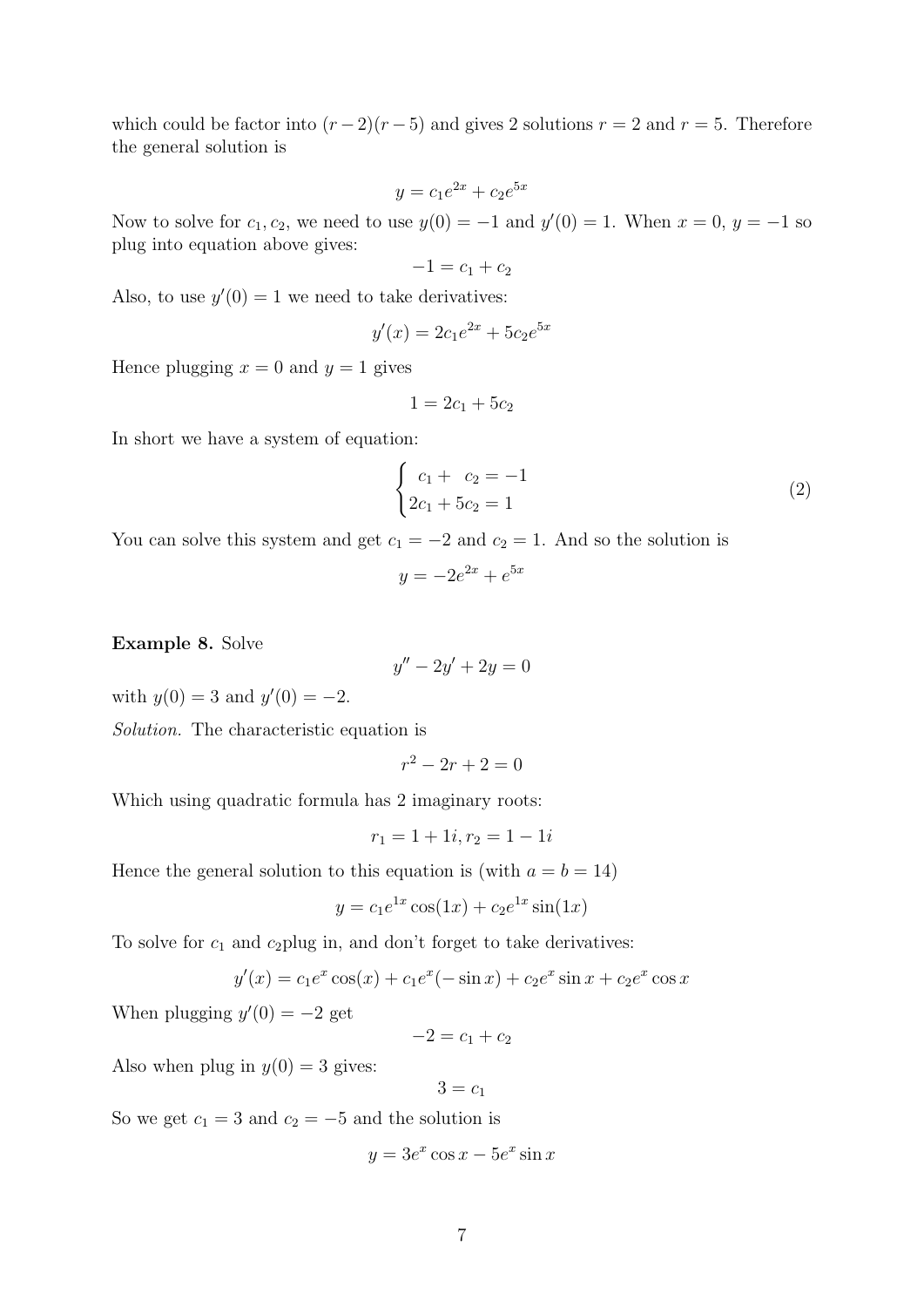Example 9. Solve

$$
y'' - 2y' + y = 0
$$

with  $y(0) = 7$  and  $y'(0) = 4$ .

Solution. The characteristic equation is

$$
r^2 - 2r + 1 = 0
$$

which can be factored into  $(r-1)^2 = 0$  and get  $r = 1$  as a root with multiplicative 2. Hence our general solution are  $e^{2x}$  and  $xe^{ex}$  (do NOT forget the multiply with x term):

$$
y = c_1 e^{2x} + c_2 x e^{2x}
$$

Again to find  $c_1$  and  $c_2$  we need a system of equation. First using  $y(0) = 7$  we get:

$$
7=c_1
$$

and taking derivative:

$$
y'(x) = 2c_1e^{2x} + c_2e^{2x} + 2c_2xe^{2x}
$$

Then using  $y'(0) = 4$  gives:

$$
4 = 2c_1 + c_2
$$

so  $c_2 = 10$ . Hence the solution is:

$$
y = 7e^{2x} + 10xe^{2x}
$$

#### 5.2 non-homogeneous

The general equation looks like:

$$
a_0 y'' + a_1 y' + a_2 y = f(x)
$$

Step 1: Solve the homogeneous equation:

$$
a_0 y'' + a_1 y' + a_2 y = 0
$$

and get the solution to the homogeneous equation as in previous section and name it  $y_h$ .

Step 2: The most important (and the hardest) of equation of this type is to find the particular solution  $y_p$ . We will discuss that with examples later. In general, there are 2 ways of finding this  $y_p$ :

- 1. The method of undetermined coefficients
- 2. the method of variation of parameters

Step 3: The solution to the original equation would be

$$
y=y_h+y_p
$$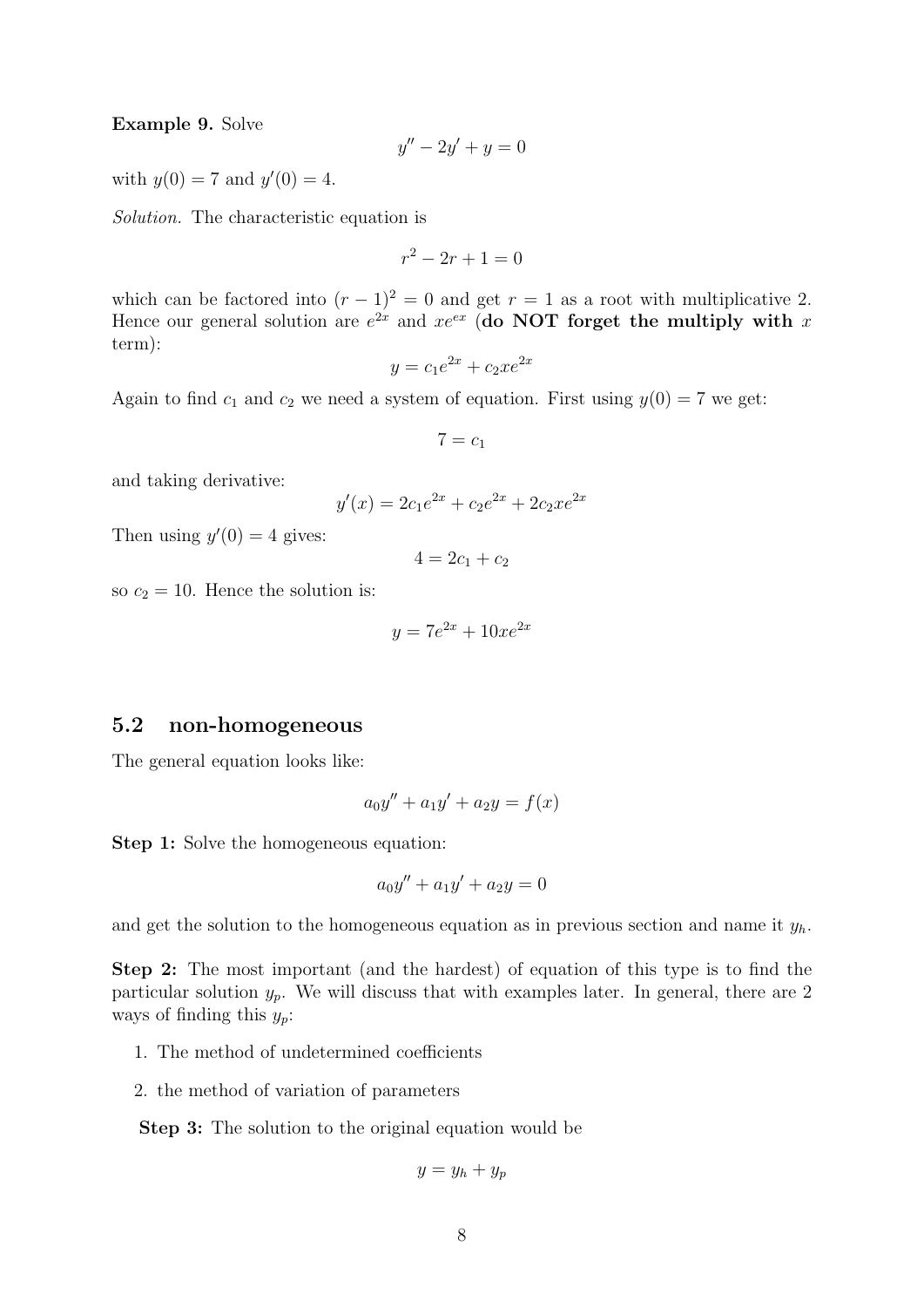Example 10. Solve

$$
y'' - 4y' + 5y = 1 + 5x
$$

Solution. Step 1: Solve the homogeneous equation just like earlier section:

$$
y'' - 4y' + 5y = 0
$$

With characteristic function

$$
r^2 - 4r + 5 = 0
$$

This characteristic equation with quadratic formula and have imaginary solutions  $r_1$  =  $2 + 1i$  and  $r_2 = 2 - 1i$  and thus we got the solution (to the homogeneous part):

$$
y_h = c_1 e^{2x} \cos x + c_2 e^{2x} \sin x
$$

Step 2: Now onto finding the solution to the particular part. This is usually depends on the right hand side of the equation. Most of the time it is guessing. Here because the RHS is a polynomial of degree 1, we will guess the particular solution is also a polynomial of degree 1 and therefore it has the form:

$$
y_p = A + Bx
$$

With this guess, we can see that  $y'_p = B$  and  $y''_p = 0$  so when we plug in the left hand side  $y_p'' - 4y_p' + 5y$  we get:

$$
0 - 4B + 5(A + Bx) = (5A - 4B) + 5Bx
$$

Compare this with the right hand side  $1 + 5x$ , (ie, compare the coefficient of the power of  $x$  and the no power of  $x$  terms) we get

$$
5A - 4B = 1
$$

and

 $5B = 5$ 

So  $A = 1$  and  $B = 1$ . Thus  $y_p = 1 + x$ .

Step 3: The general solution to the original equation is:

$$
y = y_h + y_p = c_1 e^{2x} \cos x + c_2 e^{2x} \sin x + 1 + x
$$

Example 11. Solve

$$
y'' - 7y' + 12y = 4e^{2x}
$$

Solution. We start with the homogeneous equation:

$$
y'' - 7y' + 12y = 0
$$

And using characteristic equation as usual

$$
r^2 - 7r + 12 = 0
$$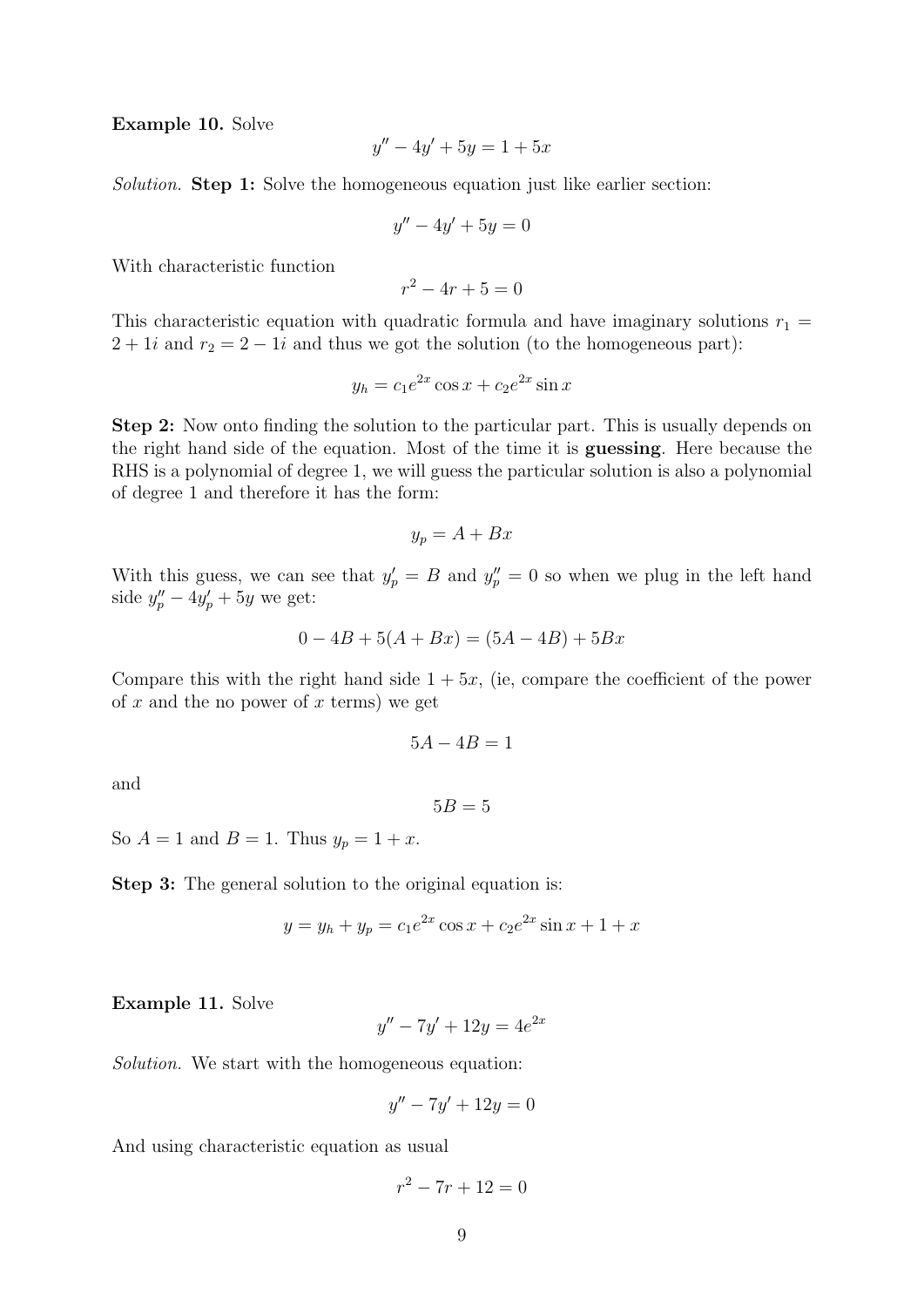This equation can be factored into  $(r-3)(r-4) = 0$  and so we get 2 roots  $r = 3$  and  $r = 4$ . The solution to the homogeneous equation will look like:

$$
y_h = c_1 e^{3x} + c_2 e^{4x}
$$

Now onto the hard part, finding the particular solution. Here looking at the Right Hand Side, we **guess** the  $y_p = Ae^{2x}$  (where the  $e^{2x}$  coming from the RHS). In this guess, we are lucky. See the next example, when we are not lucky and there will be some trouble later (and of course, solution to the trouble! Yay!). With this guess, we calculate:  $y'_p = 2Ae^{2x}$ and  $y_p'' = 4Ae^{2x}$ . Then plug it into the left hand side:

$$
y'' - 7y' + 12y = 4Ae^{2x} - 7(2Ae^{2x}) + 12(Ae^{2x}) = 2Ae^{2x}
$$

And hence comparing it to the right hand side  $4e^{2x}$  we get  $2A = 4$  so  $A = 2$ . Thus

$$
y_p = 2e^{2x}
$$

Finally, our general solution will be:

$$
y = y_h + y_p = c_1 e^{3x} + c_2 e^{4x} + 2e^{2x}
$$

Example 12. Solve:

$$
y'' - 7y' + 12y = 5e^{4x}
$$

Solution. As usual, set up the homogeneous equation:

$$
y'' - 7y' + 12y = 0
$$

With the characteristic equation:

$$
r^2 - 2r + 12 = 0
$$

This characteristic has 2 solutions  $r_1 = 3$  and  $r_2 = 4$  and hence the homogeneous solution is:

$$
y_h = c_1 e^{3x} + c_2 e^{4x}
$$

Now we continue with the particular part. Looking at the right hand side  $5e^{4x}$ , we may want to guess  $y_p = Ae^{4x}$ . Unfortunately, because  $e^{4x}$  is the same with one of the solution of  $y_h$ , when we plug into the original equation trying to solve for A, we would not be able to find A. The fix/solution to problem (You should know this!!) is multiply by power of x, starting with x. If it does not work, continue with  $x^2$ . Usually it should work. So our guess would be

$$
y_p = Axe^{4x}
$$

With this guess, let's try calculating  $y'_p = Ae^{4x} + 4Axe^{4x}$  and  $y''_p = 4Ae^{4x} + 4Ae^{4x} +$  $16Axe^{4x}$ . Then we put them into the left hand side:

$$
y'' - 7y' + 12y = (4Ae^{4x} + 4Ae^{4x} + 16Axe^{4x}) - 7(Ae^{4x} + 4Axe^{4x}) + 12(Axe^{x})
$$
  
=  $Ae^{4x} + 0Axe^{4x}$   
=  $Ae^{4x}$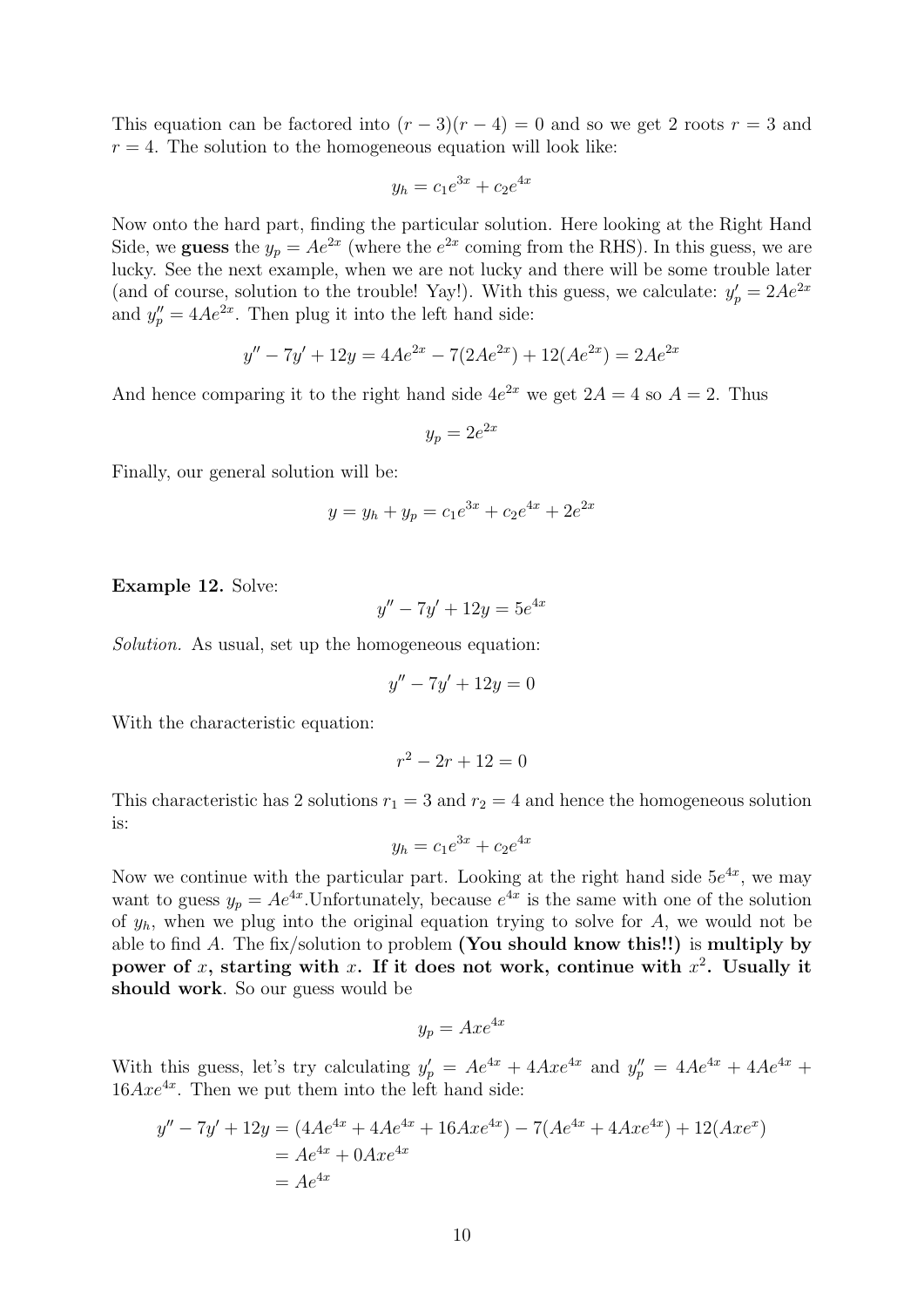Comparing it with the RHS  $5e^{4x}$  we get  $A = 5$ . And thus

$$
y_p = 5xe^{5x}
$$

So our general equation would be:

$$
y = y_h + y_p = c_1 e^{3x} + c_2 e^{4x} + 5xe^{4x}
$$

Example 13. Solve:

$$
y'' - 8y' + 16y = 2e^{4x}
$$

Solution. The homogeneous equation is:

$$
y'' - 8y' + 16y = 0
$$

And the characteristic equation is

$$
r^2 - 8r + 16 = (r - 4)^2 = 0
$$

So we get  $r = 4$  with multiplicity 2, hence the solution to the homogeneous part is:

$$
y_h = c_1 e^{4x} + c_2 x e^{4x}
$$

As a reminder, please remember the  $xe^{4x}$  term.

**Step 2:** Find the  $y_p$  particular solution. Our guess again will base on the right hand side  $2e^{4x}$  and start with  $y_p = Ae^{4x}$ , but that will not work as it is 1 of the solution of the homogeneous equation. We then try  $y_p = xe^{4x}$  and unfortunately, it will **not** work again because it is also the solution of the homogeneous equation. So we must try  $y_p = Ax^2e^{4x}$ . Note that we continue and multiply with  $x^2$ . Then we will take derivatives  $y'_p = 2Axe^{4x} + 4Ax^2e^{4x}$  and  $y''_p = 2Ae^{4x} + 8Axe^{4x} + 8Axe^{4x} + 16Ax^2e^{4x}$ . We then put it back into the left hand side and get:

$$
y'' - 8y' + 16y = (2Ae^{4x} + 8Axe^{4x} + 8Axe^{4x} + 16Ax^2e^{4x}) - 8(2Axe^{4x} + 4Ax^2e^{4x}) + 16Ax^2e^{4x}
$$
  
=  $0Ax^2e^{4x} + 0Axe^{4x} + 2Ae^{4x} = 2Ae^{4x}$ 

And comparing this to the RHS  $2e^{4x}$  gives  $A = 1$ . Thus

$$
y_p = x^2 e^{4x}
$$

So our final soution would be:

$$
y = y_h + y_p = c_1 e^{4x} + c_2 x e^{4x} + x^2 e^{4x}
$$

Example 14. Solve:

$$
y'' + 4y = 8\cos(2x) + 12\sin(2x)
$$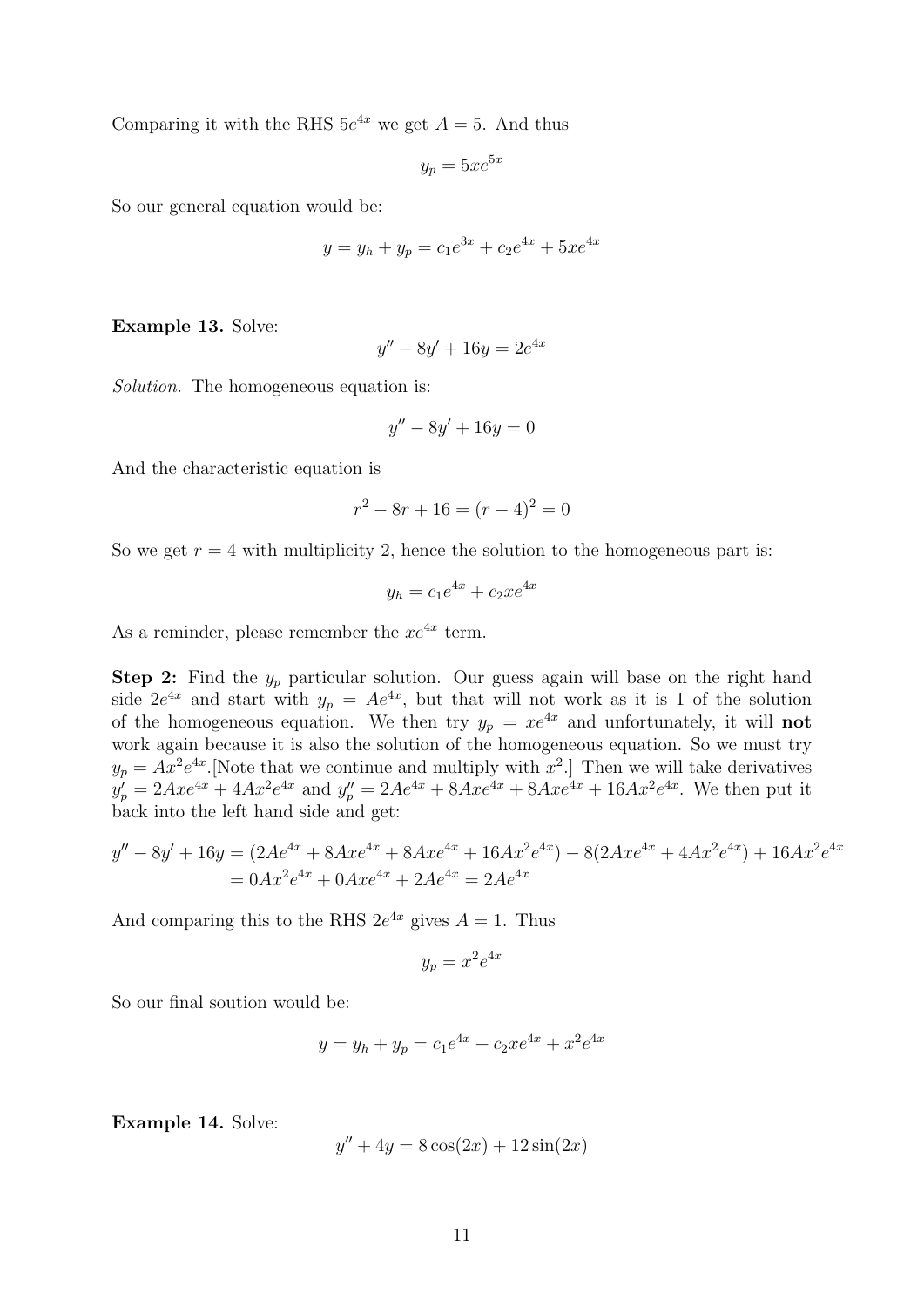Solution. Start with the homogeneous:

$$
y'' + 4y = 0
$$

with characteristic

$$
r^2 + 4 = 0
$$

This gives 2 imaginary roots  $r_1 = 0 + 2i$  and  $r_2 = 0 - 2i$ , so the homogeneous solution is

$$
y_h = c_1 e^{0x} \cos(2x) + c_2 e^{0x} \sin(2x) = c_1 \cos(2x) + c_2 \sin(2x)
$$

**Step 2:** Find  $y_p$ . Since the right hand side has sum of  $cos(2x)$  and  $sin(2x)$  we guess that  $y_p = A\cos(2x) + B\sin(2x)$ . Unfortunately, this will **not** work because it is the same with our  $y_h$ , hence we must multiply by h and have this

$$
y_p = x(A\cos(2x) + B\sin(2x))
$$

And then find A and B. We have:

$$
y'_p = A\cos(2x) + B\sin(2x) + x(-2A\sin(2x) + 2B\cos(2x))
$$

and

$$
y_p'' = -2A\sin(2x) + 2B\cos(2x) - 2A\sin(2x) + 2B\cos(2x) - 4Ax\cos(2x) - 4Bx\sin(2x)
$$

In short:

$$
y_p'' = -4A\sin(2x) + 4B\cos(2x) - 4Ax\cos(2x) - 4Bx\sin(2x)
$$

Put into left hand side:

$$
y'' + 4y = (-4A\sin(2x) + 4B\cos(2x) - 4Ax\cos(2x) - 4Bx\sin(2x))
$$
  
+ 4(Ax\cos(2x) + Bx\sin(2x))  
= -4A\sin(2x) + 4B\cos(2x)

comparing to the RHS  $8 \cos(2x) + 12 \sin(2x)$  we get  $-4A = 12$  and  $4B = 8$ , so  $A = -3$ and  $B = 2$ . Then we got our particular solution:

$$
y_p = x(-3\cos(2x) + 2\sin(2x))
$$

And our final solution would be:

$$
y = y_h + y_p = c_1 \cos(2x) + c_2 \sin(2x) + x(-3\cos(2x) + 2\sin(2x))
$$

Lastly I would like to give an example of the variation of parameters method to find the particular solution:

**Example 15.** Solve  $y'' - 2y' + 2y = 3e^x \sec(x)$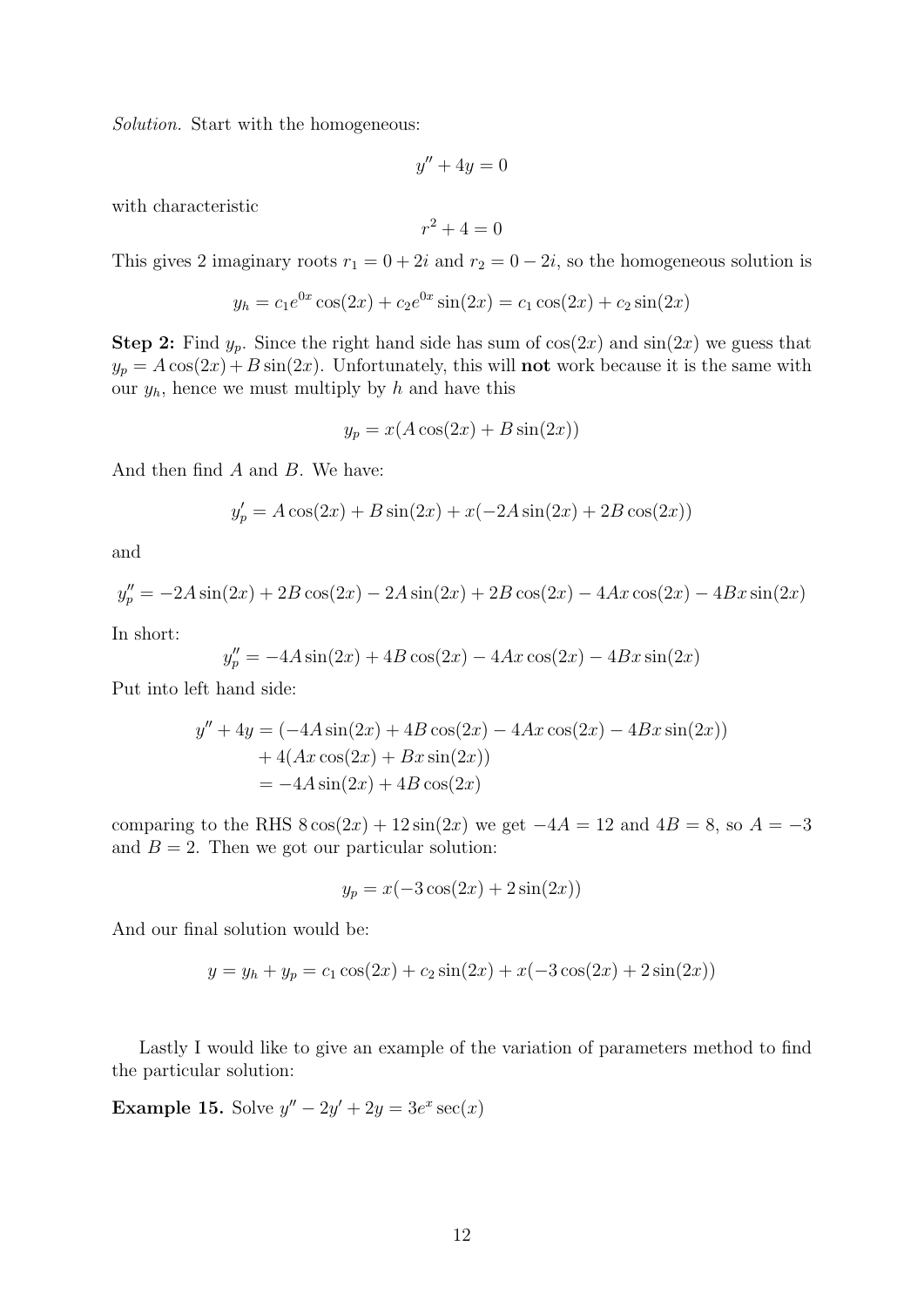Solution. To start with the homogeneous part:

$$
y'' - 2y' + 2 = 0
$$

And the characteristic equation is

$$
r^2 - 2r + 2
$$

This has 2 imaginary roots  $r_1 = 1 + i$  and  $r_2 = 1 - i$ , so the homogeneous solution is

$$
y_h = c_1 e^x \cos(x) + c_2 e^x \sin(x)
$$

**Step 2:** To find the particular solution  $y_p$ . This time we will use the method of variation parameter (Note: How do we know we should use this? When the right hand side is a complicated function, that is, **not** a polynomial like  $x^2 + x + 1$ , or not exponential function like  $e^{5x}$ , or not sum of sin and cos like  $cos(4x) + sin(4x)$ . Here we see  $e^x sec(x)$  which is very complicated.) We will build  $y_p$  based on  $y_h$ . Here we see that  $y_h$  has 2 parts the  $e^x \cos(x)$  and the  $e^x \sin(x)$ . So the particular equation  $y_p = u_1(e^x \cos(x)) + u_2(e^x \sin(x))$ . And our goal will be finding  $u_1$  and  $u_2$ . This method to find  $u_1$  and  $u_2$  depends on 2 equations as followed, and unfortunately, you have to memorize it:

$$
u_1' y_1 + u_2' y_2 = 0
$$

The first one is just  $u'_1$  and  $u'_2$  multiply with each solution of the homogeneous equation  $y_1$  and  $y_2$ , so we get:

$$
u_1' e^x \cos(x) + u_2' e^x \sin(x) = 0
$$
\n(3)

The second equation is a bit trickier to remember, it is also  $u'_1$  and  $u'_2$  but we multiply with the derivatives  $y'_1$  and  $y'_2$ . Here  $y'_1 = (e^x \cos x)' = e^x \cos x - e^x \sin x$  and  $y'_2 = (e^x \sin x)' =$  $e^x \sin x + e^x \cos x$ , and the right hand side is not zero but a fraction  $\frac{f(x)}{p(x)}$  where  $f(x)$  is the RHS of the original equation (here  $f(x) = 3e^x \sec(x)$ ) and  $p(x)$  is the coefficient of the  $y''$  term which is 1 in this case, so we get the equation:

$$
u_1'(e^x \cos x - e^x \sin x) + u_2'(e^x \sin x + e^x \cos x) = \frac{3e^x \sec(x)}{1} = 3e^x \sec(x) \tag{4}
$$

In (3) we divide by  $e^x$  and get:

$$
u_1' \cos(x) + u_2' \sin(x) = 0
$$
 (5)

In (4) we also divide by  $e^x$  and get:

$$
u'_1(\cos x - \sin x) + u'_2(\sin x + \cos x) = 3\sec(x)
$$
 (6)

In the above equation  $(6)$  we can take it and substract  $(5)$  and get:

$$
-u'_1 \sin(x) + u'_2 \cos(x) = 3 \sec x \tag{7}
$$

Take a look at  $(5)$  and the new  $(7)$ , in fact, take  $(5)$  multiply by  $\sin x$  and added with  $(7)$ multiply by  $\cos x$ , the term  $u'_1 \sin x \cos x$  is cancelled and we are left with:

$$
u_2'(\sin^2 x + \cos^2 x) = 3
$$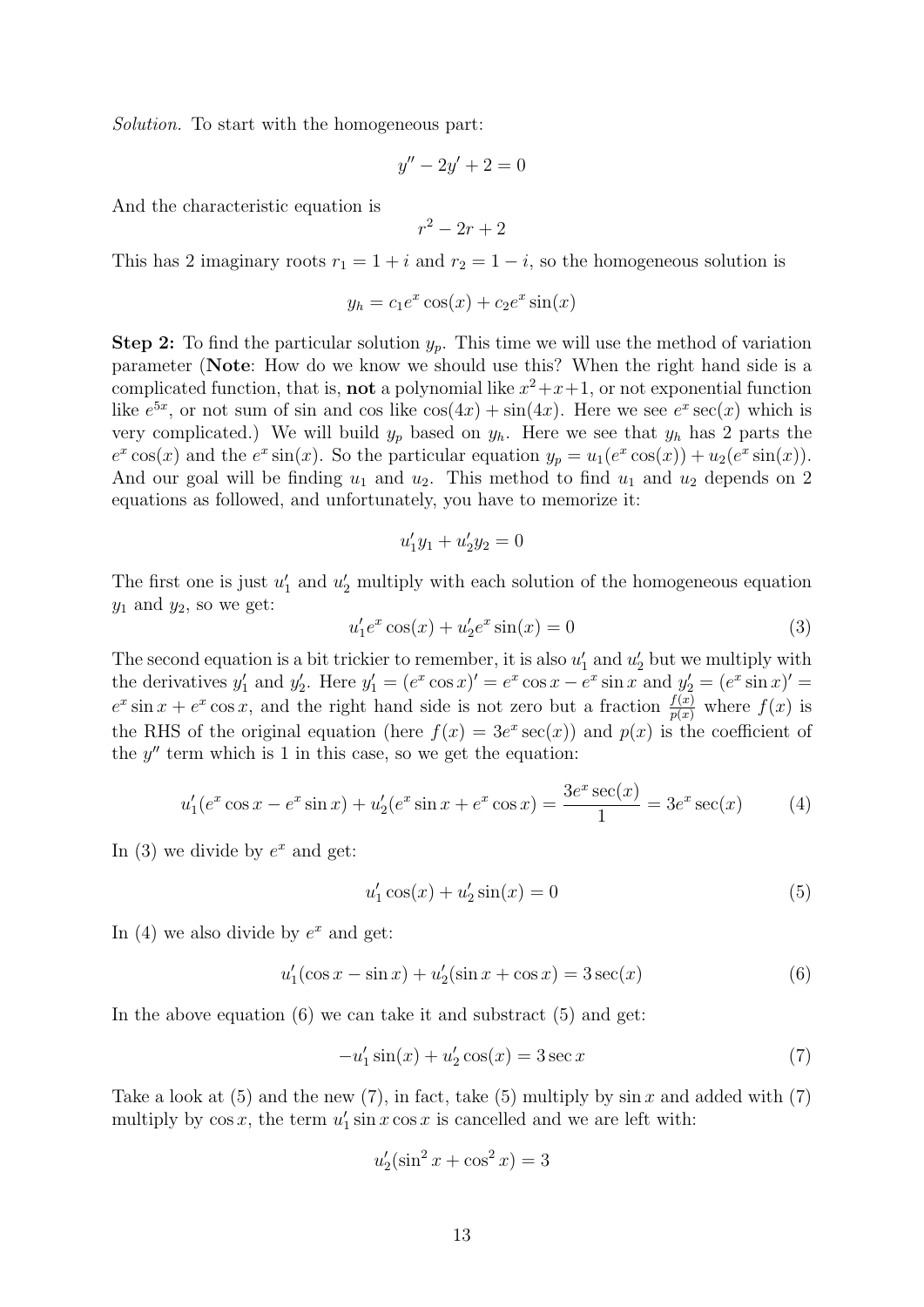So  $u'_2 = 3$  and thus  $u_2 = 3x$ . In addition, plug into (5) that  $u'_2 = 3$  then we get

$$
u_1' = -u_2' \frac{\sin x}{\cos x} = -3 \tan x
$$

So integrating  $\tan x$  gives  $u_1 = 3 \ln |\cos x|$ . And now we got our particular

$$
y_p = u_1(e^x \cos x) + u_2(e^x \sin x) = 3 \ln |\cos x|e^x \cos x + 3xe^x \sin x
$$

And for completeness, the general solution is

$$
y = y_h + y_p = (c_1 e^x \cos(x) + c_2 e^x \sin(x)) + (3 \ln |\cos x| e^x \cos x + 3xe^x \sin x)
$$

# 6 Higher order homogeneous linear differential equation

You know this type when you see you have like  $y''',$  or  $y^{(4)}$  and so on. They are usually higher than 2-second order derivative of y. Also, you will see the right hand side with zero (as this is homogeneous). It is also important that we only solve for homogeneous type!

Example 16. Solve

 $y^{(3)} - 6y'' + 11y' - 6y = 0$ 

Solution. Set up the characteristic equation:

$$
r^3 - 6r^2 + 11r - 6 = 0
$$

Solving this, making guess  $r = 1$  is a solution, then you can (synthetic) divide to  $r - 1$ and get  $(r-2)(r-3)$  So we get 3 roots  $r_1 = 1$ , and  $r_2 = 2$  and  $r_3 = 3$ , thus the answer is:

$$
y = c_1 e^{1x} + c_2 e^{2x} + c_3 e^{3x}
$$

**Example 17.** Solve  $y''' + 3y'' + 3y' + y = 0$ 

Solution. You get a characteristic equation like:

$$
r^3 + 3r^2 + 3r + 1 = 0
$$

You guess  $r = -1$  is a solution then divide it to  $(r + 1)$  and get  $(r^2 + 2r + 1)$ , or if you recognize this is  $(r + 1)^3$ , you get 1 root  $r = -1$  with multiplicity 3. Then you have 3 solutions:  $y_1 = e^{-x}$  (when  $r = -1$ ) and then you must multiply by x to get  $y_2 = xe^{-x}$ and multiply by  $x^2$  (because multiplicity of 3) to get  $y_3 = x^2 e^{-x}$ . That gives our general solution:

$$
y = c_1 e^{-x} + c_2 x e^{-x} + c_3 x^2 e^{-2x}
$$